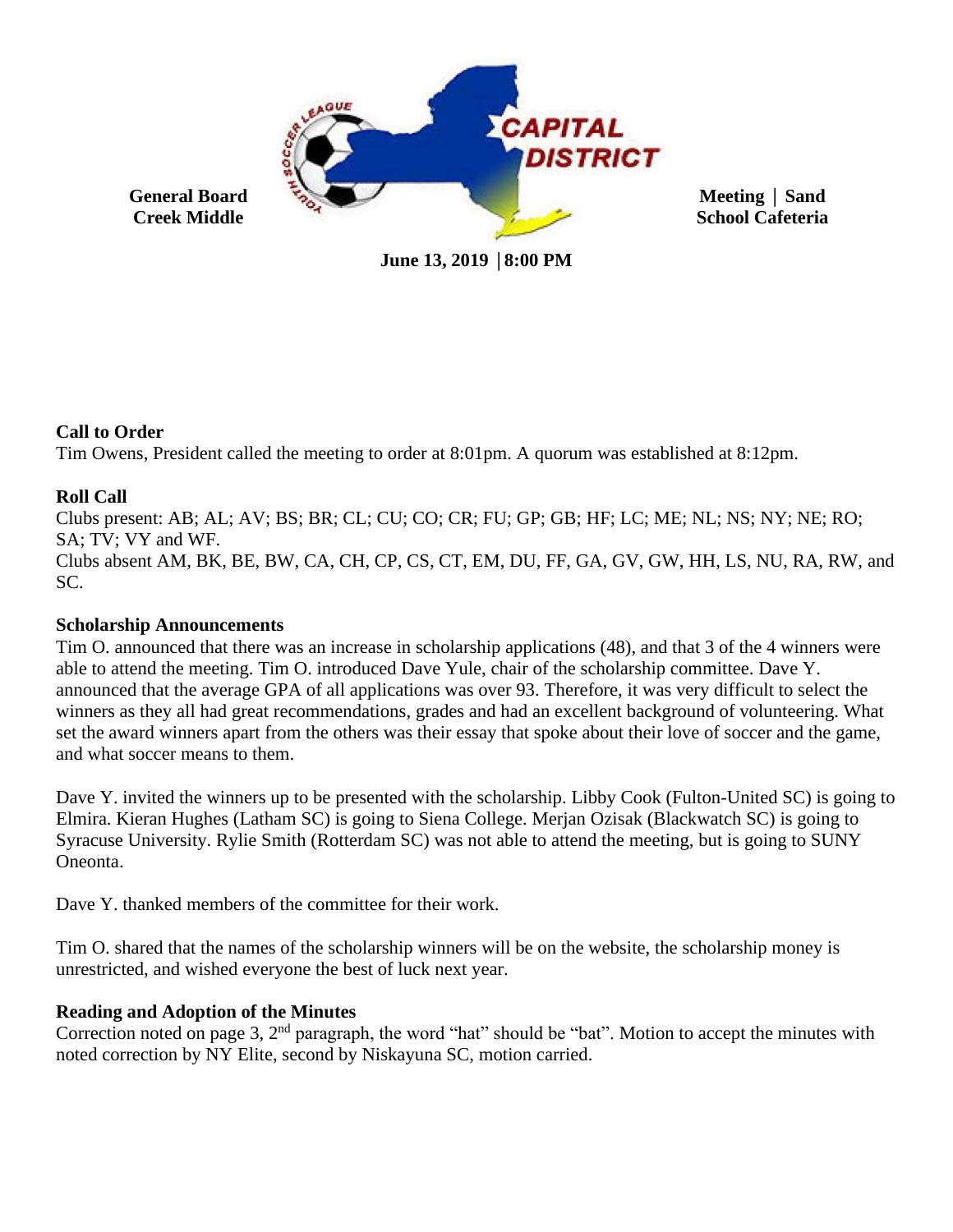## **Treasurer's Report – Dave Yule**

Financials were distributed. Dave Y. mentioned that CDYSL is approx. \$69,000 ahead of budget. The executive board will put together the 2019-2020 budget in July and will be voted on at the AGM in August. The fines and fees have been sent out, and the deadline for appeals has passed. Tamarack SC asked if a club hasn't received a letter, should they assume that they do not have any fines/fees. Paul B. recommended that they check with Tammy K. in the office.

Motion to accept the treasurer's report by Latham SC, second by Brunswick, motion carried.

#### **Comments from the Floor**

Averill Park SC asked about the placement of teams for this spring season, and scoring. Paul B. asked that we wait to address this issue until the Games committee report.

Averill Park SC asked what CDYSL's plan for the future is to bring back soccer players to teams since registrations have declined and some teams are struggling to get enough players. Tim O. mentioned that CDYSL is working to make the registration process easier for clubs. Tim O. said that lower registrations aren't isolated to just CDYSL, and the executive board is keeping an eye on the situation and encouraged clubs to give input to CDYSL. The main question is whether players are simply quitting soccer, or are they leaving soccer to play other sports. There is a video circulating that mentions many kids are leaving soccer around the 12-13 year-old age, Tim O. wonders why. Even though the number of games, referees and teams are down, CDYSL as a league is still healthy. Tim O. said that we still have almost 9,000 kids registered, which is approximately 10% down from 7-8 years ago. Division 1 groups are considerably down due to EDP. In the end, the most important thing is that these players are still playing, even if they are playing with another league. CDYSL does get a cut of all EDP player registrations in our area. Recently, Eastern NY has mandated that every player in EDP must register through CDYSL. Therefore, any clubs that have attempted to get around not registering with CDYSL will not be able to anymore.

Afrim N. mentioned that some of the Division 1 clubs are now playing EDP. The other top clubs may be forced to join EDP as they won't have competition with CDYSL. He also mentioned EDP is looking to expand (Level 2 and 3) and will now start pulling other teams over to EDP. Latham SC disagreed that there is no competition with CDYSL, and feels that the message that should be sent out to clubs is that there is a lot of competition right here with CDYSL, and it isn't necessary to leave the area. Afrim N. agreed.

Paul B. mentioned that he spoke with Mike Kinnally about this issue as there were Division 2 teams playing against Division 1 teams in the CDYSL spring league because there wasn't enough competition. Since the EDP schedules are given out in February, Paul B. recommended doing CDYSL Division 1 limited play schedule (4 games).

Tim O. said that there has been feedback that CDYSL has too many rules. The executive board realizes that they need to evolve and not be stuck in the rules that worked 10 years ago.

## Eastern NY State Cup

Tim O. reported that CDYSL had 23 teams playing in Eastern NY State Cup. 4 teams won their division, and are heading to U.S. regionals in West Virginia: Blackwatch, Alley Cats (3 teams). Tim O. said that CDYSL budgeted \$3,000 to help teams offset the cost of regionals. Typically, CDYSL gives each team \$1,000. Since there are 4 teams going this year, Tim O. suggested that the budget be increased to \$4,000 so that each team would still receive \$1,000. Motion by Colonie SC to allocate an additional \$1000 to the CDYSL State Cup budget so that each team would receive \$1,000. 2<sup>nd</sup> by Latham SC., motion carries unanimously.

Tim O. announced that for the Arch Cup, CDYSL had 2 teams that won: U13 East Greenbush Girls & Bethlehem U14 Girls. Rotterdam U12 Girls also made it to the finals.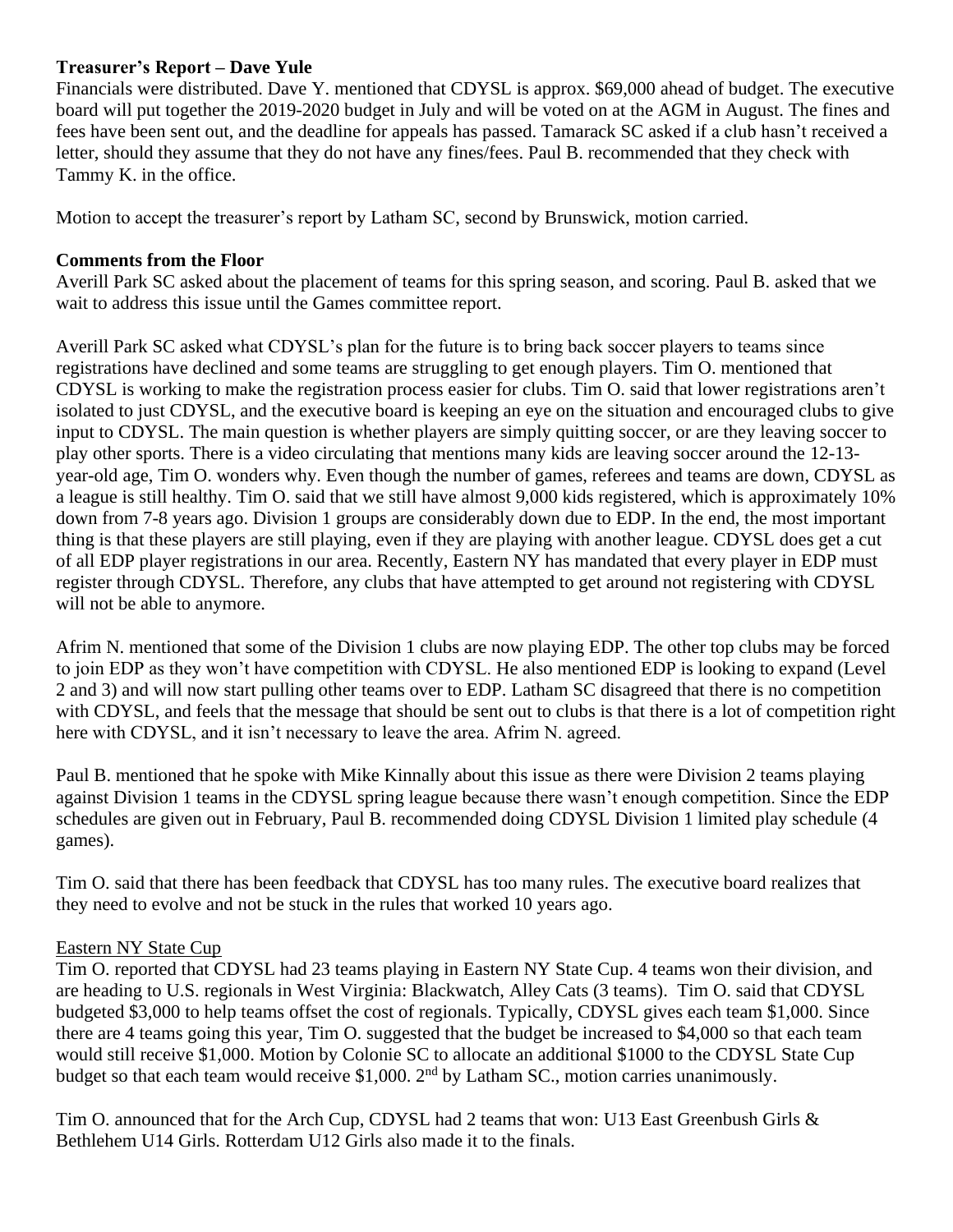## **Reports of Officers and Standing Committees Standing Committee Reports:**

# **1. Rules – Scott Swere (absent)**

Tim O. reported that the rules committee met in June to discuss a few changes for next year and the year after. One discussion was how to make it easier for the clubs to register in the league and to get rosters and passes in a timely fashion. The backlog in the office is due to registrations being sent in at the last minute. In the month of May, there were 1,442 registrations.  $2/3<sup>rd</sup>$  of those were recreational players. There were 500 registrations in the month of May for travel even though the season had already begun. Some of which were just adding a couple players to a team or guest players. A couple options were discussed:

- Team commitment/registrations –streamline the process so that there is a set flat fee per team based on the age of the team. Technically it doesn't raise fees (depending on how many players are on the team). The fee structure will be U8 (roster max is 14 players)-\$600, U10-\$675, U12-\$750, and U14-\$824

a. This fee includes commitment fees, CDYSL and Eastern NY fees.

b. The committee realizes that this could be difficult for some teams the money would be due upfront.

c. Printing of the player passes would now be the responsibility of the clubs.

d. The online system would allow every club to handle their own

registrations, passes. The league office would simply approve the registrations that the clubs have loaded.

Roy P. mentioned that if there are only 10 kids on a team, it makes it much more expensive. It is going to be difficult for teams that are having trouble getting enough players. He did comment that streamlining things for the office is a good thing. Dave Y. then commented that if you have a large roster, the club would still be responsible for the same amount. Currently, it is a pain for clubs to add 1-2 players once the season has begun, so the new system would be better.

Dave Y. also mentioned that another consideration is eliminate passes and simply have rosters with pictures on them.

NY Elite commented that it sounded like CDYSL is moving away from player registration and moving towards team registrations. Tim O. clarified that the players would still be registered through CDYSL's system.

Latham SC asked if the registration fees would go down because the clubs would be doing the bulk of the work, and Tim O. said that the fees would not go down. She said that it seems like the clubs will be paying more to CDYSL, with CDYSL doing less work. Tim O. said that CDYSL runs a fall and spring league, and there are about 110 teams doing fall ball, and 362 teams doing spring league. So, there are 252 teams that register later in the year. Within the proposal, fall ball fees would be raised from \$80 to \$100 per team. If the team then registers for the spring league, they would receive a discount of \$50. Tim O. clarified that the spring league cost isn't going up, it's just being presented as a lump sum.

Tim O. suggests taking the printed material that have been distributed at this meeting back to the clubs for discussion.

Tim O. clarified that a U8 team with a roster of 14 players pays \$110 per team, plus \$35 per player which amounts to almost \$600. With the new system, the flat fee would be \$600 regardless of the number of players. NY Elite asked when payment is due, and Tim O. said that it would be when they put in their team commitment. Dave Y. mentioned that a recommendation from the executive board was to break the payment into 3 installments of \$200 each. Tim O. did say that he understands that it could be very difficult for smaller clubs to pay large fees before they have received the money from the players.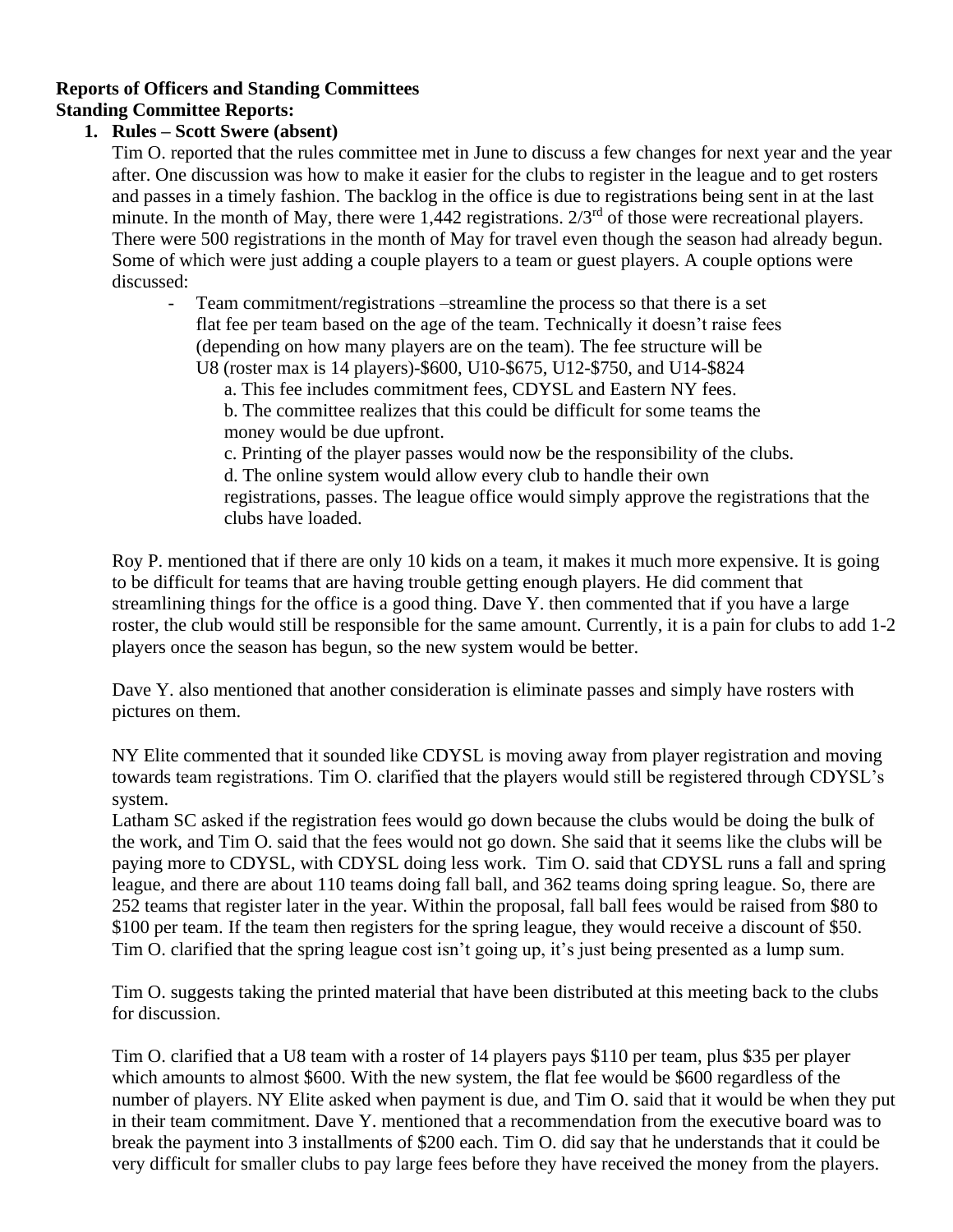A club mentioned that it will make it very difficult for the registrar to track down all the information from their teams, and Tim O. commented that this is exactly the reason for the backlog in the office, as there are 362 teams to track down information. Taconic Valley SC asked if the new system would force every team to go through SI Play. Tim O. said that Eastern NY is using SI Play until August 31<sup>st</sup>, and there is a proposal to go to a new system for next year. CDYSL has been told that the new system would do everything SI Play does and more. Dave Y. clarified that it is Eastern NY's decision to switch systems, not CDYSL.

Greenbush voiced a concern that without players passes, how would a team get passes that are required at some tournaments. Roy P. said that the clubs would have the capability to print their own players passes.

Roy P. mentioned that clubs will need to be careful when setting a fee for their players to be sure they don't lose money.

Tim O. said that for next year, a club could choose to pay per team, or by player like they have in the past. After the 1<sup>st</sup> year, the requirement would be to pay by team.

Albany SC asked that without player passes, how another team could dispute a player on another team's birth year. Tim O. said the program is designed not to allow wrong birth years. Club registrars are required to verify birth certificates.

#### **2. Registrations – Tammy Kishbaugh (absent)**

Tim O. reported that CDYSL registrations for this year are just over 9,000 players

#### **3. Games – Paul Bascomb**

Paul B. reported that CDYSL has received many complaints regarding the division they were placed in. In many cases it is due to registering late. Also, CDYSL is only able to determine divisions by the team placement information that is provided by the clubs. The committee sent emails to out to teams to try to get feedback on where they should be placed and, in many cases, did not get a response.

Paul B said that some games have ended up with a team winning 18-0. CDYSL is losing players because of these kinds of games. Nobody wants to play a game and lose 18-0. This kind of game should never happen. If a team is winning by that much, the coach needs to work to bring the score down a bit. It's not all about scoring goals. There is a disconnect between what the clubs are communicating to CDYSL as to the strength of their team and reality.

Beginning next spring, referees will be allowed to card coaches. Therefore, CDYSL will come up with a policy for carding coaches; whether the coach will be suspended for a game or a fine will be assessed. USSF is also changing this rule.

This year, there has only been 36 game notes submitted from coaches out of the over 1,200 games that have already been played this season. The only way that CDYSL can know what is going on with referees, coaches, parents or clubs is if game notes are submitted. If a referee is doing an exceptional job, please also put that in the notes. Paul B. said that there is no way he can know what is going on with each referee without these notes. Roy P. clarified that only constructive criticism should be submitted so that the problem can be corrected.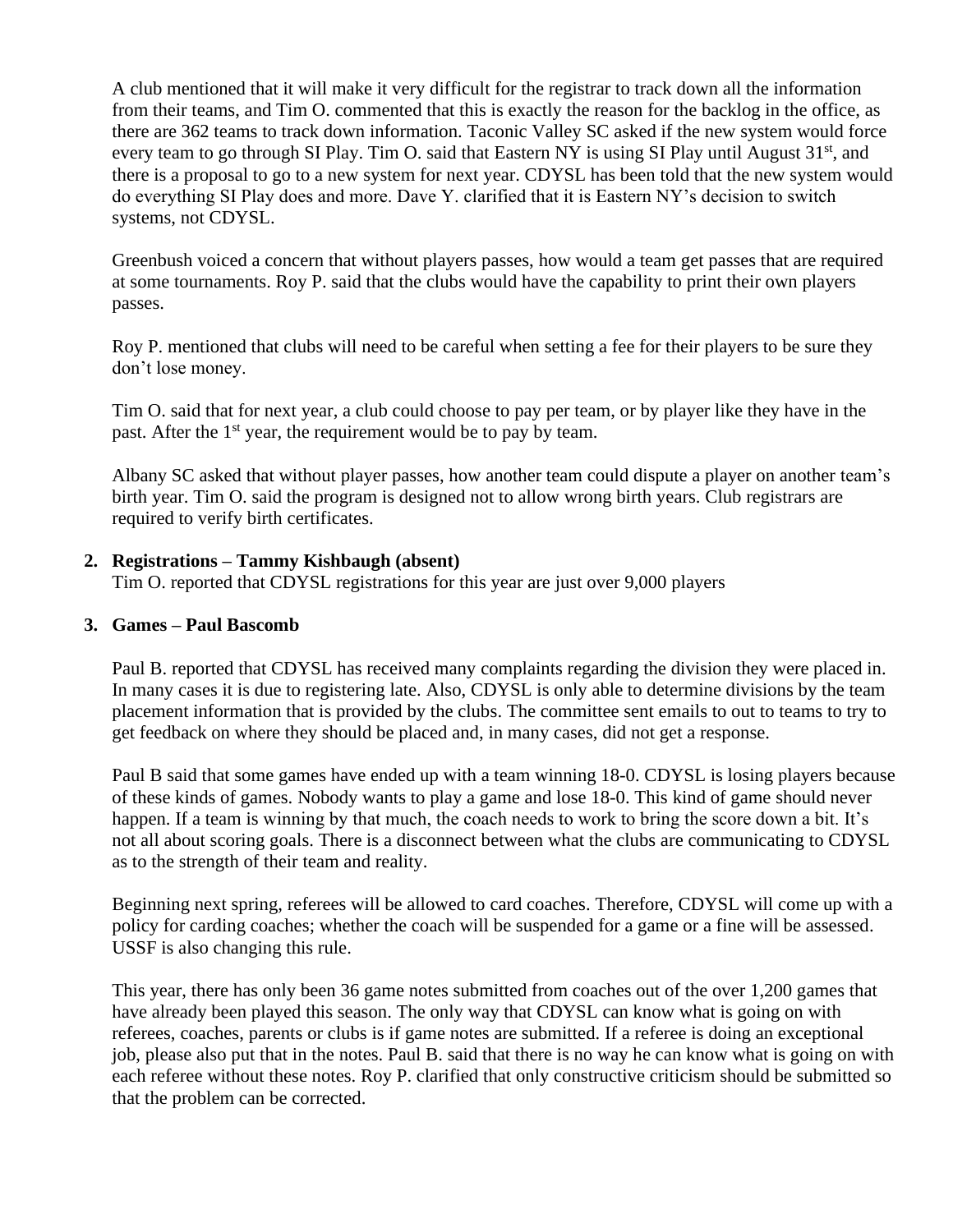Paul B. also asked that the referee fees be communicated to all coaches so that they are paid correctly. Tim O. said that the referee fees listed in the rules section of the website is incorrect. The correct fee schedule can be found in the Referee Fees PDF. In the future, the referee fees will be taken out of the appendix so that the rules don't need to be updated every time the referee changes are updated.

### **4. Zero Tolerance/Appeals – Roy Pfeil**

Tim O. reminded all clubs about the code of conduct that Roy P. has had the office distribute to every club president and registrar multiple times (players, parents, coaches, and administrators). Clubs must to have everyone initial the code of conduct.

Roy P. mentioned that some of the reports are ridiculous. Please remember that there is a system in place to deal with inappropriate spectators, and referees shouldn't be addressing inappropriate spectators.

Ultimately, everyone needs to know how to deal with issues during a game, people taking it into their own hands is not the correct way. Getting into someone's face about an issue is not acceptable. Instead, please inform the zero-tolerance committee.

Roy P. mentioned that last year he had 12 zero tolerance reports, this year he has already received almost 20. Paul B. mentioned that Roy P. is doing a great job with the zero tolerance reports. He is responding with a judgement within a day and is as fair as he can be. Roy P. mentioned that the executive committee is criticizing him that the fines are not large enough.

Tim O. said that to put it in context, there are 20 zero tolerance reports, and only 36 game notes. So more than half the comments we are getting back are behavioral issues on the field or on the sideline. He urged the clubs to get this information to their coaches.

## **5. Membership – Afrim Nezaj**

Tim O. reported that a club has inquired about CDYSL membership and has one U12 boys' team. CDYSL has referred them to the two clubs that are within 10 miles of their club to join forces.

#### **6. Nominations – Paul Bascomb**

Paul B. announced that this year the following positions are open: President, 1<sup>st</sup> Vice President and 2 At-Large positions. If anyone is interested in being considered for a position, please notify the office. Nominations will be taken from the floor, and the qualifications are on the CDYSL website.

#### **Special Committees**

## **1. Programs – Roy Pfeil**

## **a. Coaching Education – Roy Pfeil**

Roy P. announced that there will be a 11v11 course on August  $3<sup>rd</sup>$ . Info will be coming out very soon.

#### **b. ODP Program – Tim Frament (absent)**

Roy P. said that the 05's (birth year) and 07's won their group at the Eastern Regional this past weekend. Roy P. was very impressed with the  $06$ 's as they took  $2<sup>nd</sup>$  in a division of 16 teams. He mentioned there are many very good players in this area that should be encouraged to try out for the ODP program.

# **c. Exceptional Senior Showcase**

No report